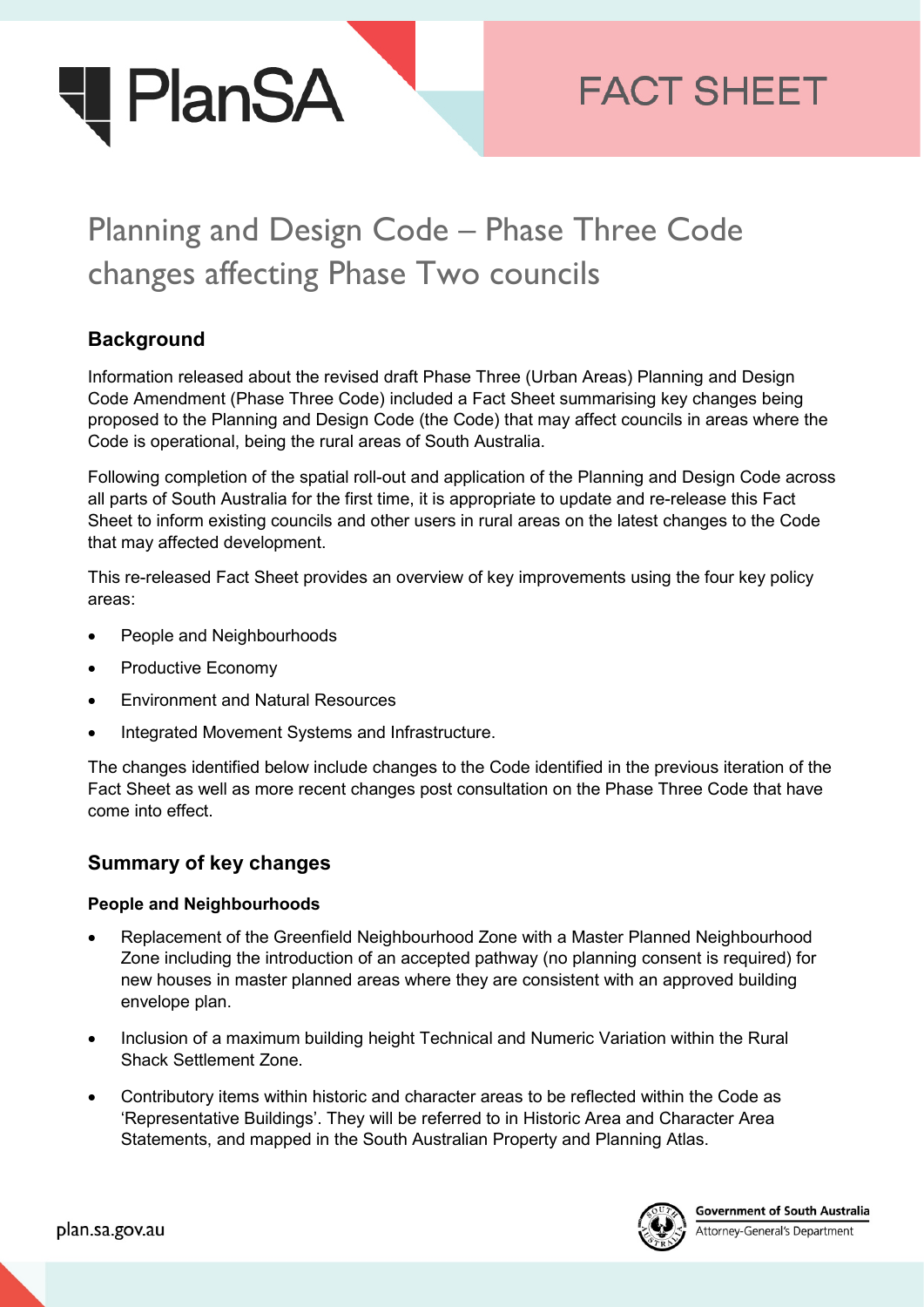- The Character Area Overlay has been applied to Auburn in the Clare and Gilbert Valley Council area, to capture Representative Buildings.
- Amend policy for shops, offices and consulting rooms in neighbourhood zones to combine separate policies regarding the size of shops, offices and consulting rooms into a single Performance Outcome with a corresponding Deemed-to-satisfy / Designated Performance Feature Criteria that establishes limits for these activities (eg maximum floor area)
- Introduce policy which requires non-residential development to be located and designed to improve community accessibility to services, and to complement the residential character and amenity of the neighbourhood, in a number of zones including the Neighbourhood Zone.
- Delete 'shop' from Table 2 Deemed-to-Satisfy Development Classification in the Rural Living Zone.
- Require notification of proposals where boundary walls in neighbourhood-type zones exceed the maximum length or height criteria in the relevant zone.

#### **Productive Economy**

- Improvements to the Rural Zone including:
	- providing an accepted development pathway for Agricultural Buildings of up to 250 m²
	- increase the maximum floor area criteria for a deemed-to-satisfy Agricultural Building from 250 m² to 500 m²
	- providing clearer criteria for the establishment of rural value add activities.
- Amending the definitions including the definition of Agricultural Building to exclude 'frost fan', which will result in frost fans being Performance Assessed rather than deemed-to-satisfy development.
- Amending policy to allow for cellar doors up to 250m<sup>2</sup> in floor area in the Rural Zone and Rural Horticulture Zone, and amend Interface between Land Uses General Development Policies to exclude cellar doors from limits to hours of operation.
- Adding a Deemed-to-satisfy pathway for 'agricultural building ' in the Rural Living Zone.

#### **Environment and Natural Resources**

The Natural Resources and Environment theme relates to conservation, open space and hills face zones, as well as a large proportion of overlays relating to natural resources in the Code.

- Changes to accepted and deemed-to-satisfy pathways to reduce Overlays preventing accepted and deemed-to-satisfy development for common land uses including the Hazard (Acid Sulfate Soils) Overlay within the Rural Zone.
- Refinement of Hazard Bushfire Overlays to refine policy relating to asset protection zones.
- Replacement of the Significant Landscape Protection Overlay with a new Scenic Quality Overlay in rural locations.